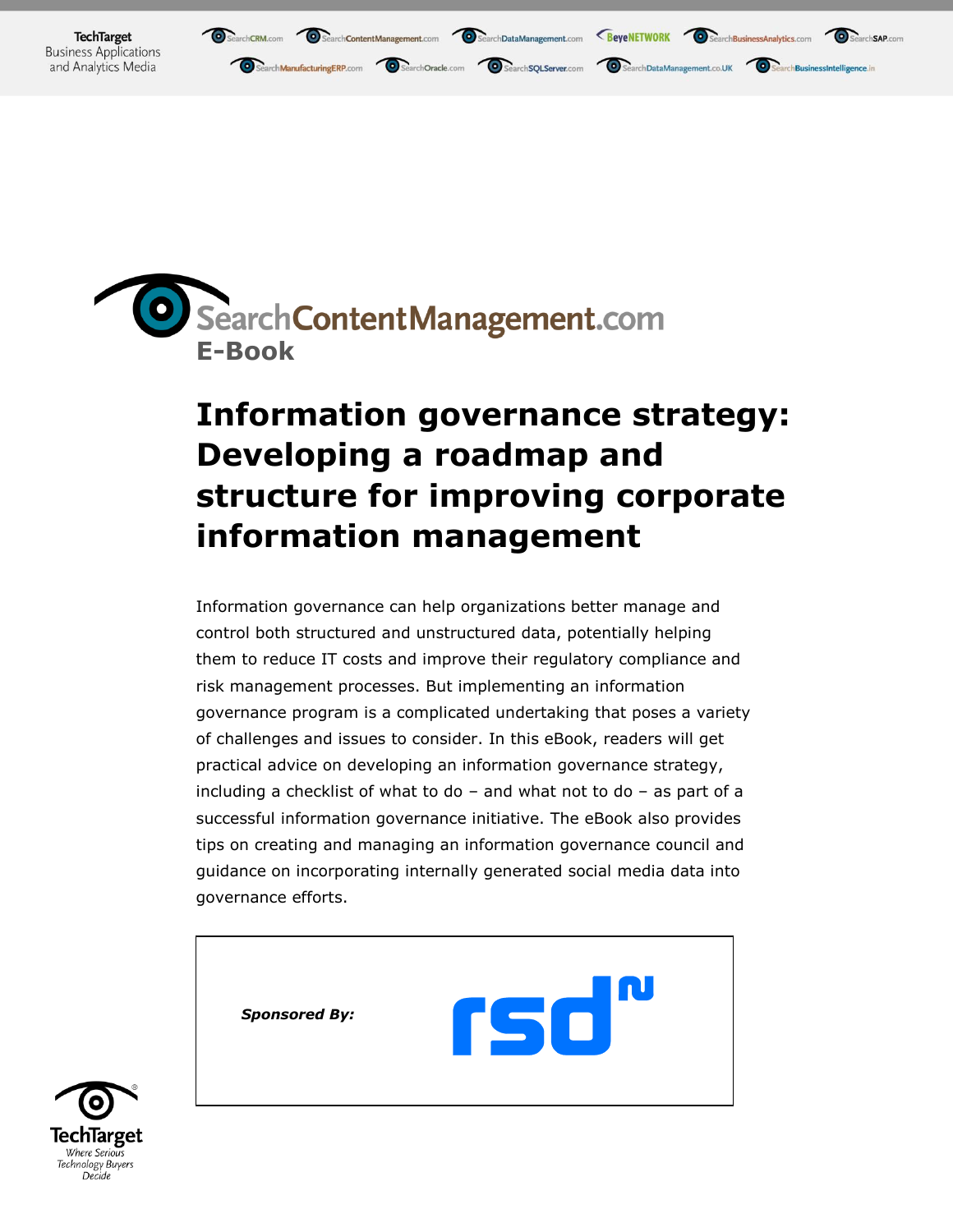## SearchContentManagement.com **E-Book**

**Information governance strategy: Developing a roadmap and structure for improving corporate information management**

#### **Table of Contents**

**[Understanding and implementing information governance best practices](#page-2-0)**

**Avoiding the [common pitfalls of information governance management](#page-6-0)**

**[Tips and advice on making an information governance council work](#page-9-0)**

**[Information governance's next frontier: social media data](#page-12-0)**

**[Resources from RSD](#page-15-0)**

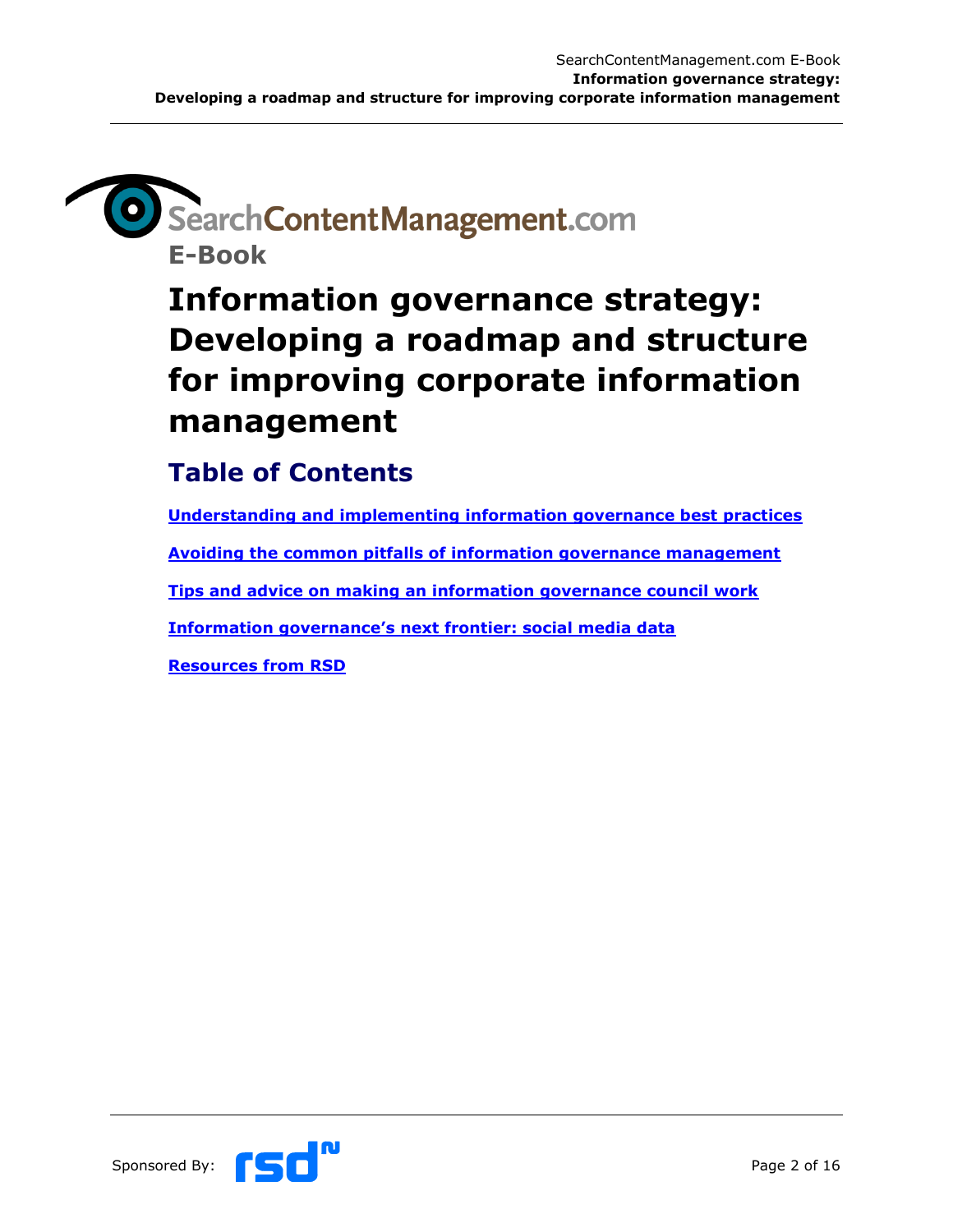#### <span id="page-2-0"></span>**Understanding and implementing information governance best practices**

By Beth Stackpole, SearchContentManagement.com Contributor

Despite years of effort and substantial investments in technology and training, most companies still have relatively immature practices for governing the structured data stored in corporate databases and data warehouses, according to industry analysts. But when you consider the burgeoning data stores of unstructured content throughout the typical enterprise – containing everything from emails to documents to files stored in SharePoint collaborative workspaces – the discipline of information governance isn"t just immature. It can be downright chaotic.

"When it comes to broader information, particularly unstructured data – in the real world, we"re talking about mountains of stuff in shared drives, on hard disks, on floppy disks, even in paper [files]. It"s just a complete mess," said Alan Pelz-Sharpe, a principal analyst at Real Story Group, an Olney, Md.-based consulting firm that focuses on content management technologies. "There"s a need to bring some sort of order to the chaos, but the kind of governance practices and structures that work for data warehouses simply don"t work outside of that paradigm."

Pelz-Sharpe noted that while data governance programs focused on structured data often include automated controls driven by applications, there is no such correlation for information governance efforts, which typically depend on business users to ensure that unstructured data meets corporate guidelines for validity and accessibility by others.

Many companies embark on information governance initiatives to mitigate regulatory compliance risks. Another key driver that gets less attention is information governance as a means of leveraging unstructured data as a core business asset to drive competitive advantages. To successfully achieve the latter goal, however, organizations need a clear picture of the business outcome they"re trying to achieve, Pelz-Sharpe and other consultants said. That definition, they added, should be the starting point for building a successful information governance program.

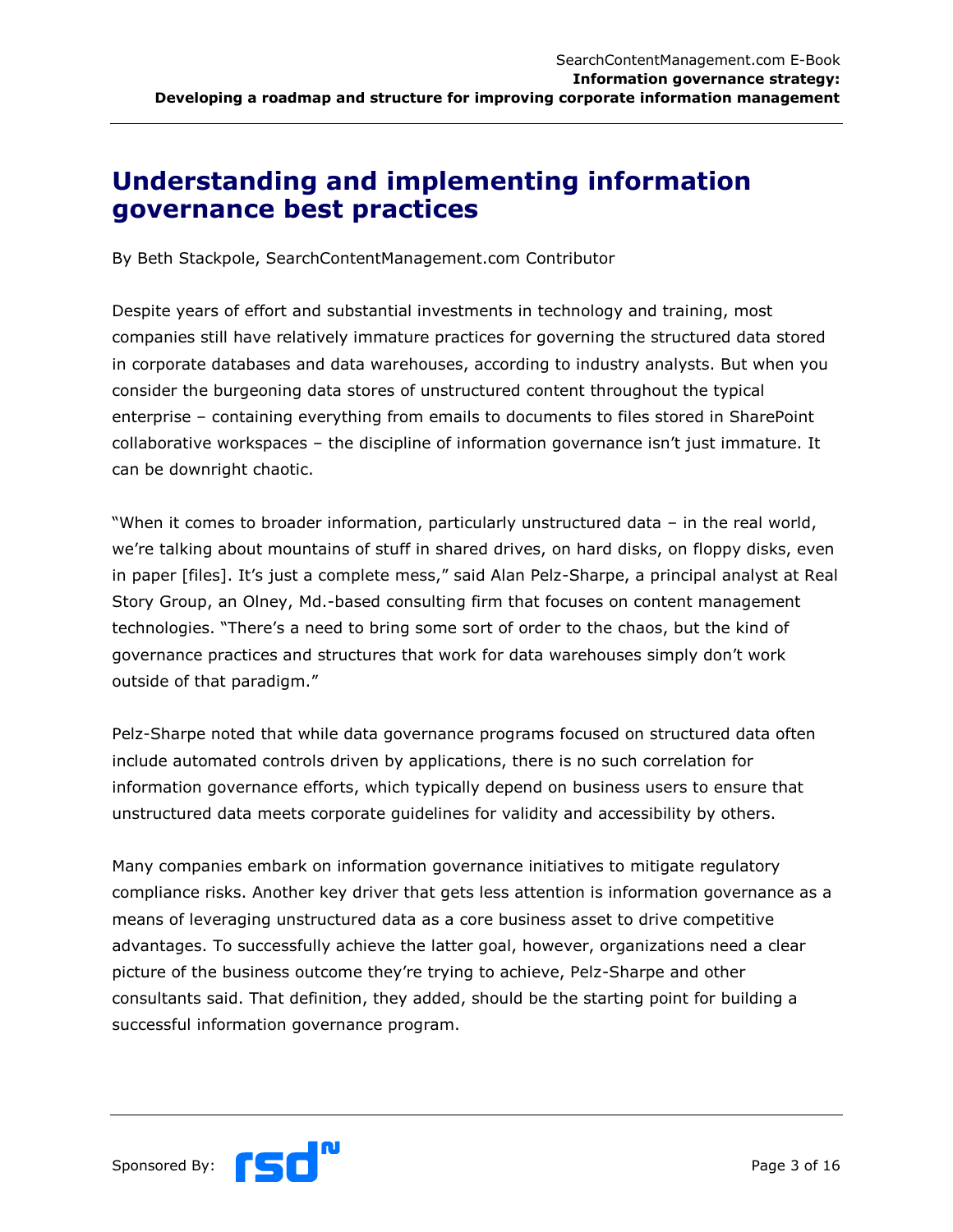"There is no automatic declaration you can make that managing information better is good for the enterprise," said Ann Lapkin, vice president of research for information management at Gartner Inc. "If you don"t have a clear vision, you don"t know what you"re going to do, you don"t know what information to concentrate on, you don"t know what you"re looking for in information. You actually don't know anything."

And that's only the beginning. Once the vision and business case for information governance are defined and understood, the heavy lifting starts. Consultants suggested following these basic information governance best practices to ensure that a governance program not only gets off the ground but has staying power:

**Set clear governance roles and responsibilities.** As part of the foundational steps of formalizing an information governance program, document how different people within an organization will interact with content and set their governance responsibilities accordingly. For example, Forrester Research Inc. analyst Alan Weintraub said that business managers might be designated as "content owners" – the onus is on them to guarantee the integrity and business value of unstructured information. Meanwhile, other employees would be responsible for creating, reviewing or approving documents and other specific pieces of content. All of those responsibilities need to be clearly spelled out and communicated to business users, Weintraub said.

**Create policies and procedures to support the program.** Along with establishing welldefined roles, organizations need to put specific guidelines in place that help users do their part in maintaining proper information governance practices. Procedures covering how to approve content, change content taxonomies and add new content types are just a hint of what should be covered during this stage of a governance program. Creating a records retention schedule and some sort of hierarchical classification that helps categorize and prioritize unstructured information, including how long it should be kept in systems, is another key step. "It's assumed that just by having policies, an organization knows what makes something an important information asset," said Barry Murphy, an information governance consultant and co-founder of the online publication eDiscovery Journal. But typically, that isn"t the case, he added.

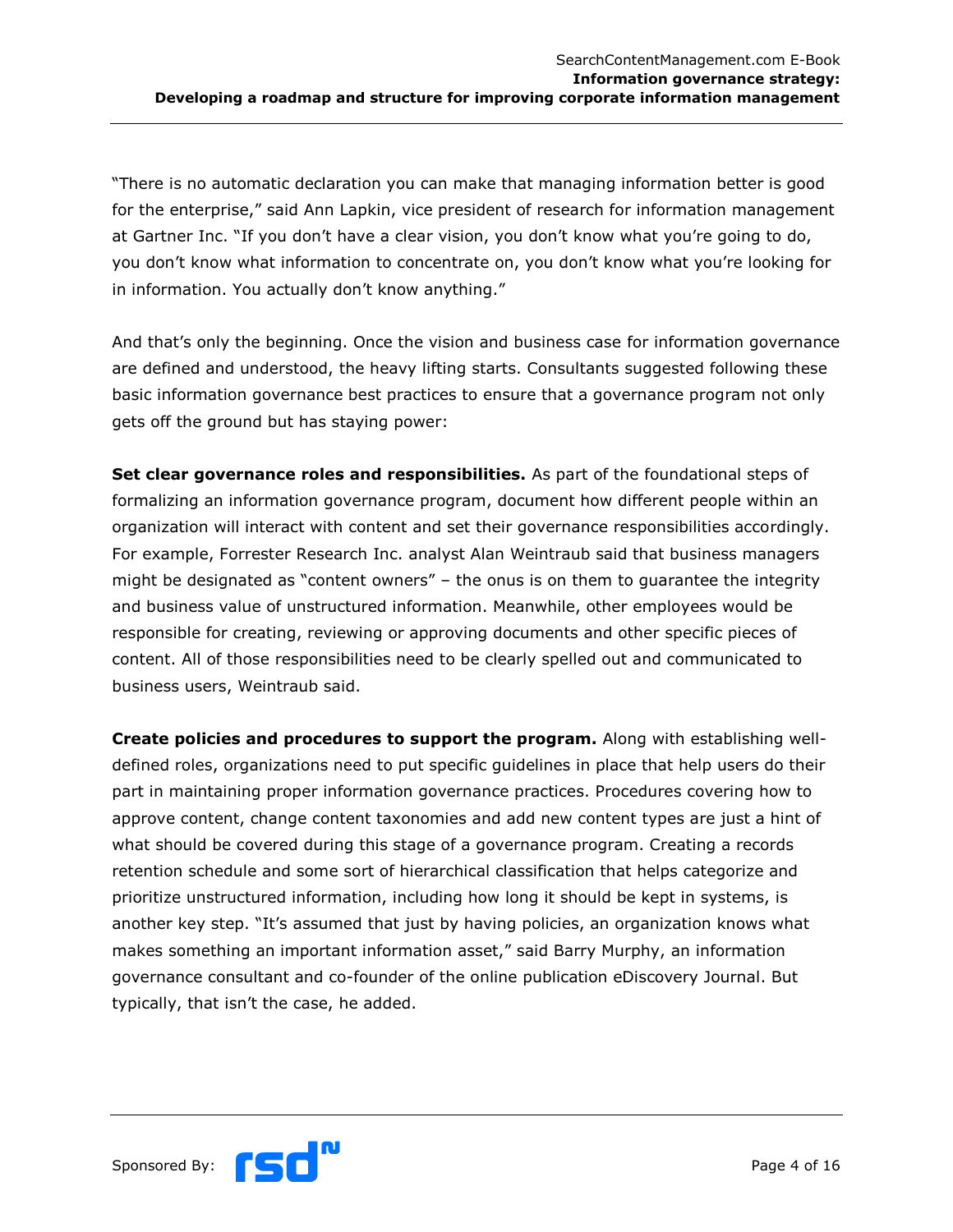**Appoint the proper leadership.** A successful information governance program needs a proper leader – and we"re not talking about a mere figurehead but an executive at a high enough level who has real authority to make decisions, not just facilitate discussions. Some consultants think the ideal candidate is the CIO or another C-level executive. But in any case, most said that information governance isn"t a grassroots endeavor – it needs to be a top-down directive with hands-on executive support.

**Establish clear metrics and communicate the value of good governance.** This goes back to the old saying that you can"t manage unless you measure. The same holds true with information governance, according to Gartner analyst Ted Friedman. "Organizations have to develop data quality metrics and scorecards, and they have to have a repeatable approach for measuring the degree to which data conforms to their policies," he explained. "And they need to make the results visible to people so they can take action." For example, if individual users aren"t complying with information governance rules, that should be detected and communicated to them so they can be sure that they do follow proper protocols.

**Make information governance a continuous process.** Like so many IT initiatives, particularly those involving data management, information governance is not a one-time deal. Companies have to put a framework in place to ensure that their programs are continually monitored and that approved information governance best practices are updated as needed. "It has to be continuous and you have to train users on it," Murphy said. "You don"t put something out on your intranet and say, "Here are the policies around information governance.""

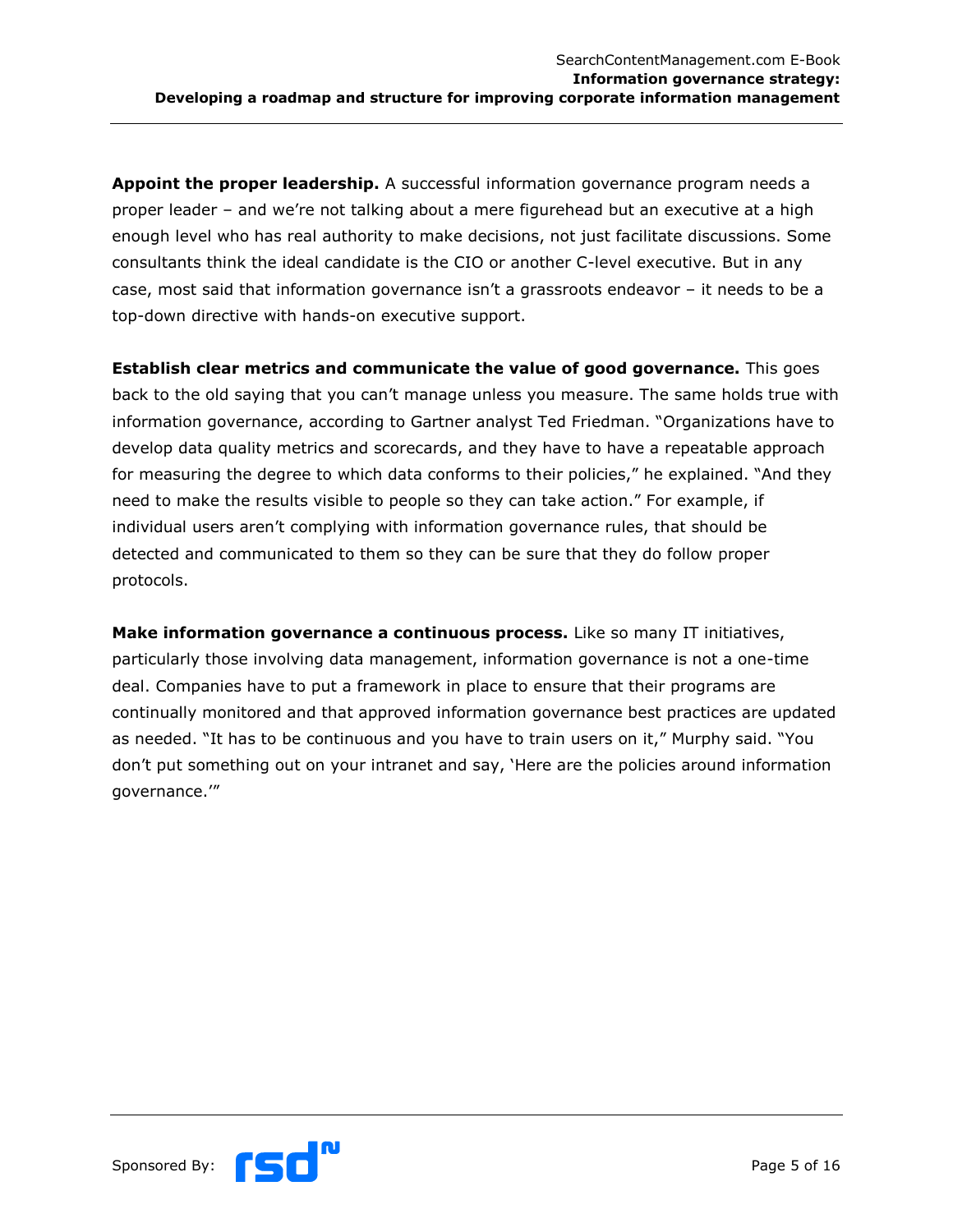

# Information Governance

## Records management



## **Arsd GLASS™**

#### Reduce business risk:

- Centralize information governance policy creation and management
- Enforce retention schedule across locations, jurisdictions and repositories

### Improve litigation readiness:

- Ensure legal and regulatory compliance across national boundaries at record creation time
- Respond swiftly to discovery in the event of litigation or audit

#### Enhance productivity:

- Search and retrieve governed records in any format from anywhere in the enterprise
- www.rsd.com
- Reduce operating costs and comply with retention regulations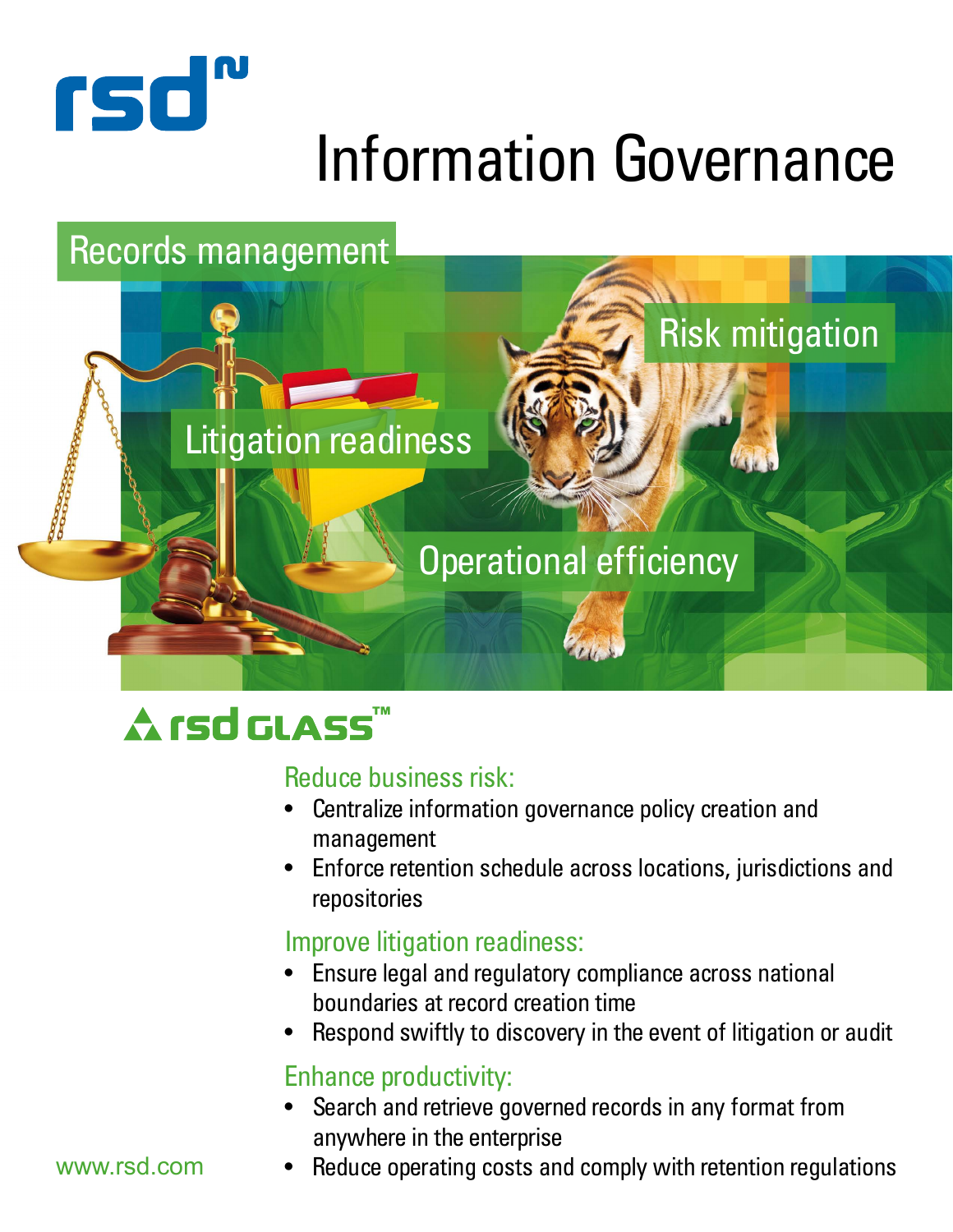#### <span id="page-6-0"></span>**Avoiding the common pitfalls of information governance management**

By Beth Stackpole, SearchContentManagement.com Contributor

Given the organizational complexities and internal process changes typically associated with enterprise-wide information governance initiatives involving emails, corporate documents and other types of unstructured data, it's often easier to derail them than it is to chart a course to success.

Industry analysts and consultants nearly unanimously agree that the biggest impediment to long-term information governance success is the lack of a rightful program "owner" – one with enough authority and broad enterprise support to focus a governance initiative and keep business stakeholders engaged.

It's often assumed that the IT department should be handed responsibility for information governance because it"s the keeper of the systems that house the data. And while some CIOs are indeed good candidates for the program owner role, analysts said it"s more commonplace that information governance leadership falls into the hands of IT practitioners, who typically don"t have the enterprise clout or strategic vision to elevate a governance program beyond tactical data-housekeeping policies and procedures.

"There is one mistake that everyone makes, and it's so big that it categorically doesn't allow people to succeed with information governance – that is, they do not delegate responsibility for this problem at a senior-enough level," said Barclay Blair, president and founder of ViaLumina Group, a consulting and professional services firm that specializes in information governance.

Information governance programs "that have been built through a grassroots effort and have lip service paid to them by senior management aren't really addressing the problem in the right way," Blair added. "Because when it comes time for hard issues that really impact what employees do on a day-to-day basis, [lower-level employees] back off and don"t actually make the changes."

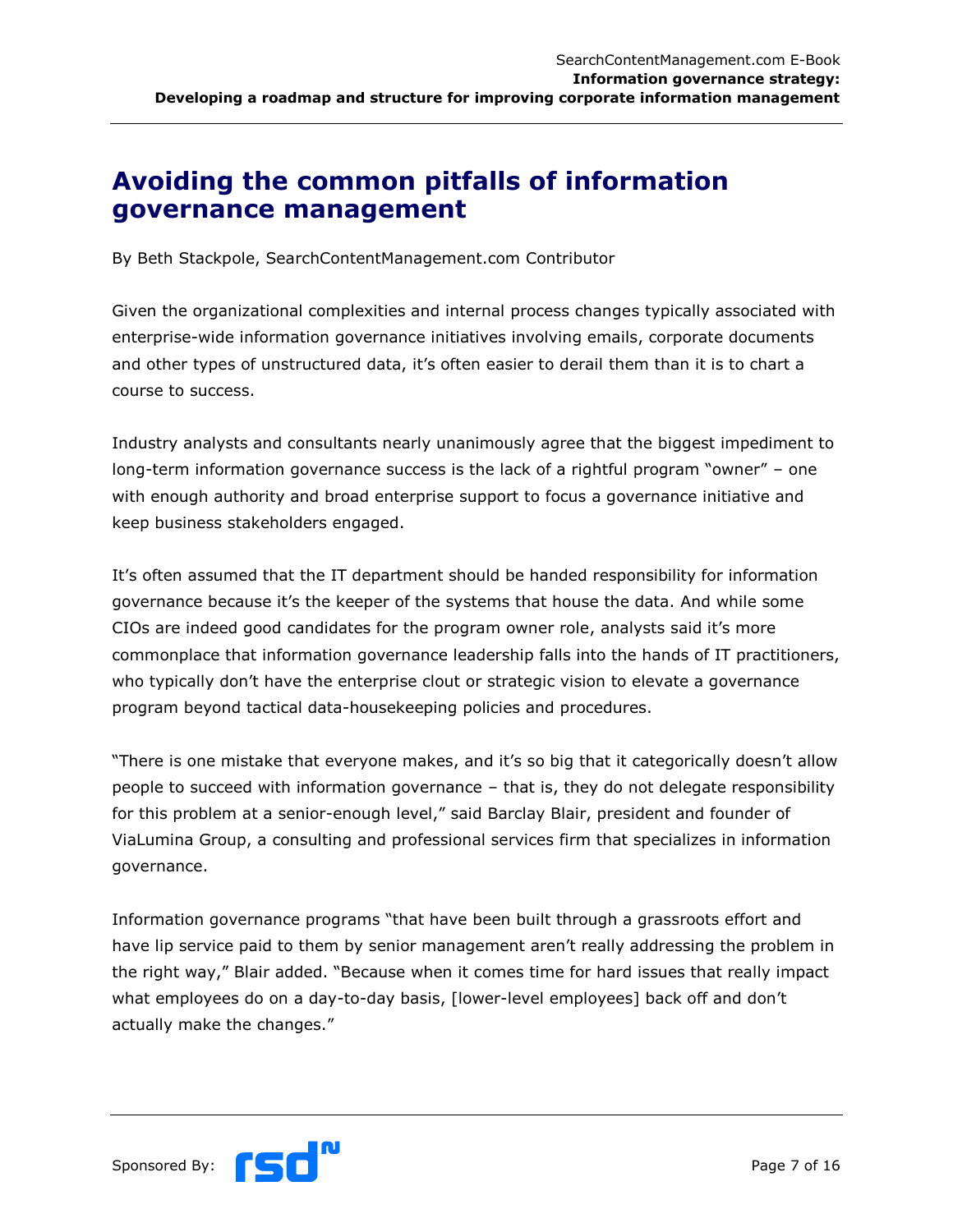Beyond not making information governance programs a high-profile corporate priority, there are a variety of other errors that can trip companies up. Here is a look at some of the most common pitfalls, as identified by Blair and other analysts:

**Scoping the program too widely.** Taking an overzealous view of information governance as it pertains to every bit of data across an entire organization can be dangerous to keeping a program on track. As part of scoping a project, organizations need to examine the business case for information governance and make a concerted effort to tie the identified pain points and goals directly to the highest-priority content in their systems.. "It turns out we have tons of data, but not all of it holds the same value or level of risk to the enterprise," said Ted Friedman, an information management analyst at Gartner Inc. A best practice, Friedman said, is to avoid trying to tackle everything at once and instead focus on the key parts of the unstructured data landscape.

**Treating governance as a cultural misfit.** Not every organization places a value on information as an enterprise asset, and for those companies that don't, creating and enforcing an information governance program may be a lost cause, according to the analysts. But, they warned, it isn't easy to change a corporate culture that results in business units hoarding their own information in silos to one that embraces information sharing and governance as a collective cause. "Socialization and getting agreement across areas – that might just be hardest part of all," Friedman said. He noted that in some companies, the term "governance" itself denotes lockdown and control, serving as a turn-off for business users. To avoid that kind of pushback and help facilitate a shift in thinking, Friedman recommends the use of broader terms, such as "information management" and "information value creation," in trying to sell organizations on the merits of information governance. He also suggests publicizing early wins to help deliver the message and prove out a governance program's benefits.

**Not making people accountable.** You can establish all the right rules and procedures for information governance, but none of it matters if you don"t hold employees accountable when they fail to adhere to the corporate standards. Companies need to establish and enforce consequences if someone neglects to conform to records retention policies, for example, or if business users insist on keeping data local and aren"t following agreed-upon procedures around email inbox limits or data storage. But in doing so, information

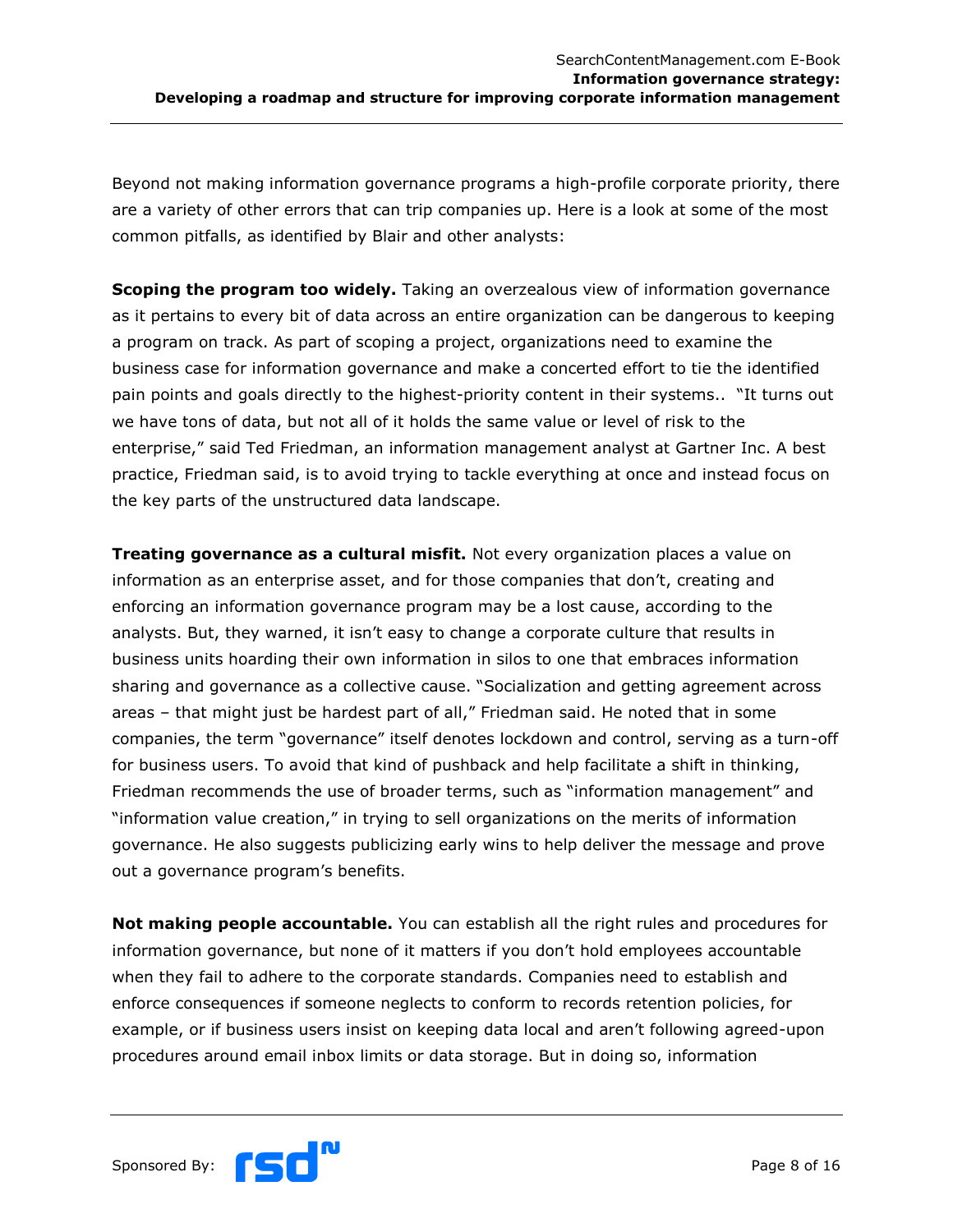governance managers do need to have an understanding of how workers use information as part of their jobs. "A big mistake is not caring how people consume information either by being too lax or too restrictive," said Barry Murphy, an information governance consultant and co-founder of the online publication eDiscovery Journal.

**Thinking technology is a panacea.** This last one is almost as big a hurdle to successful information governance as not having the right leadership, according to analysts. They said the mistake here is less about picking the wrong technology and more about thinking that technology alone will solve the governance problem without requiring an organization to think through the required processes. "I have clients with millions of dollars of software licenses sitting on the shelf because they mistook the starting line for the finish line," Blair said. "They thought buying the enterprise content management system or whatever was the task, but the reality is they expended all that energy and political capital and budget and now the heavy lifting really begins."



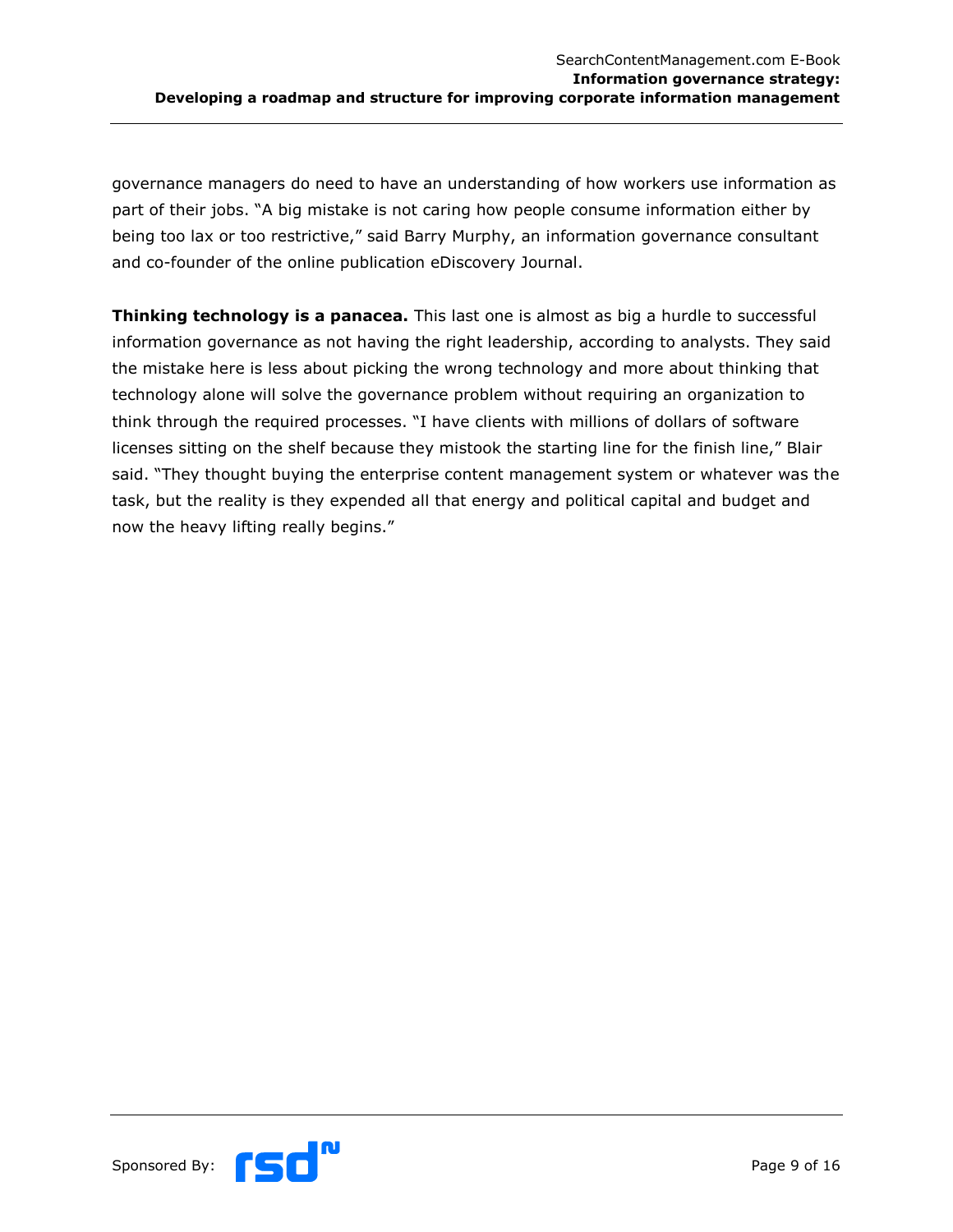#### <span id="page-9-0"></span>**Tips and advice on making an information governance council work**

By Beth Stackpole, SearchContentManagement.com Contributor

One of the most common practices for establishing and enforcing information governance policies and procedures is to set up a dedicated governance council. But analysts caution that without the proper leadership and decision-making authority, a council on its own is no panacea for information governance efforts.

The trouble with many information governance councils, as with any standards-making body, is that too often there is no one individual responsible for steering the ship. As a result, while there might be copious amounts of discussion on governance issues among council members, there is no real power in terms of creating policies and ensuring that they"re implemented.

"I'm very cynical about information governance councils - oftentimes, it's yet another round of busy-work that evades the real problem," said Barclay Blair, president and founder of ViaLumina Group, an information governance consulting and professional services firm. "If there is no effort in a serious way to delegate authority, money and responsibility to a single executive, those councils will be empty vessels."

There are other potential missteps to be aware of with information governance councils. For example, many companies try to centralize too much around a council and impede the ability of business units to make their own governance decisions, according to Alan Weintraub, a principal analyst at Forrester Research Inc.

In another scenario cited by Weintraub, the IT representatives on a governance council try to exert too much control over the program, which can shut out members from the business side from providing input or actively participating in the governance efforts. Finally, Weintraub has seen governance boards set out with an aggressive agenda but get sidetracked over time. "Oftentimes, these things will start off like gangbusters, but then if they don"t see the value, members will lose interest, they"ll stop meeting and eventually lose control over what's going on," he said.

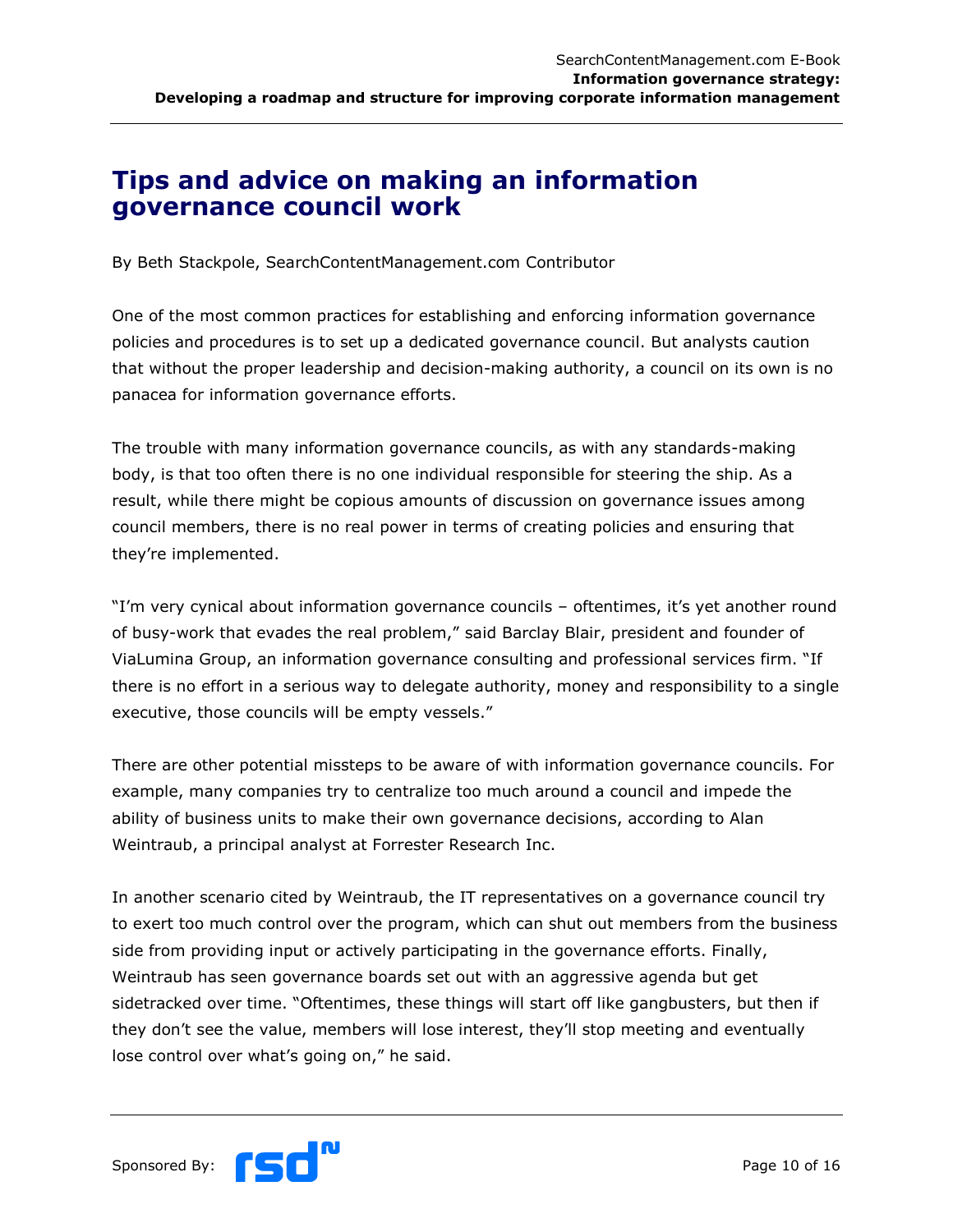That's not to say there isn't a place for information governance councils, or benefits to be gained if they"re orchestrated with an eye toward avoiding some of those issues. The first order of business, analysts said, should be finding an executive sponsor to lead a council – ideally someone who is a key member of a company's senior leadership team. Among the key duties that the executive sponsor should oversee: Obtaining the budget needed to fund an information governance program, acting as a liaison between the council, business units and top management, and serving as the critical cog in communicating the decisions made by the council to the enterprise as a whole.

#### **All in on an information governance council**

In addition, companies should ensure that an information governance council has crossfunctional representation across all business units and departments, and not just appoint members from a single area typically associated with information governance – IT or the legal department, for example. Broad representation and participation is critical to ensuring that an information governance program can deliver business value and result in policies and procedures that accurately reflect how unstructured data is used and managed on an enterprise scale, the analysts said.

Also, Weintraub noted that while smaller companies might have a single information governance council, larger entities might be well served by having several boards handling different levels of governance – for example, an umbrella council that tackles strategic issues and an operational board responsible for managing day-to-day governance procedures.

To ensure that information governance boards don"t fall into the trap of being all talk and no action, organizations also have to make councils and their members accountable so they take the task seriously. That means giving people the time to focus on information governance by factoring their roles on a council into their job descriptions as well as their performance measurements.

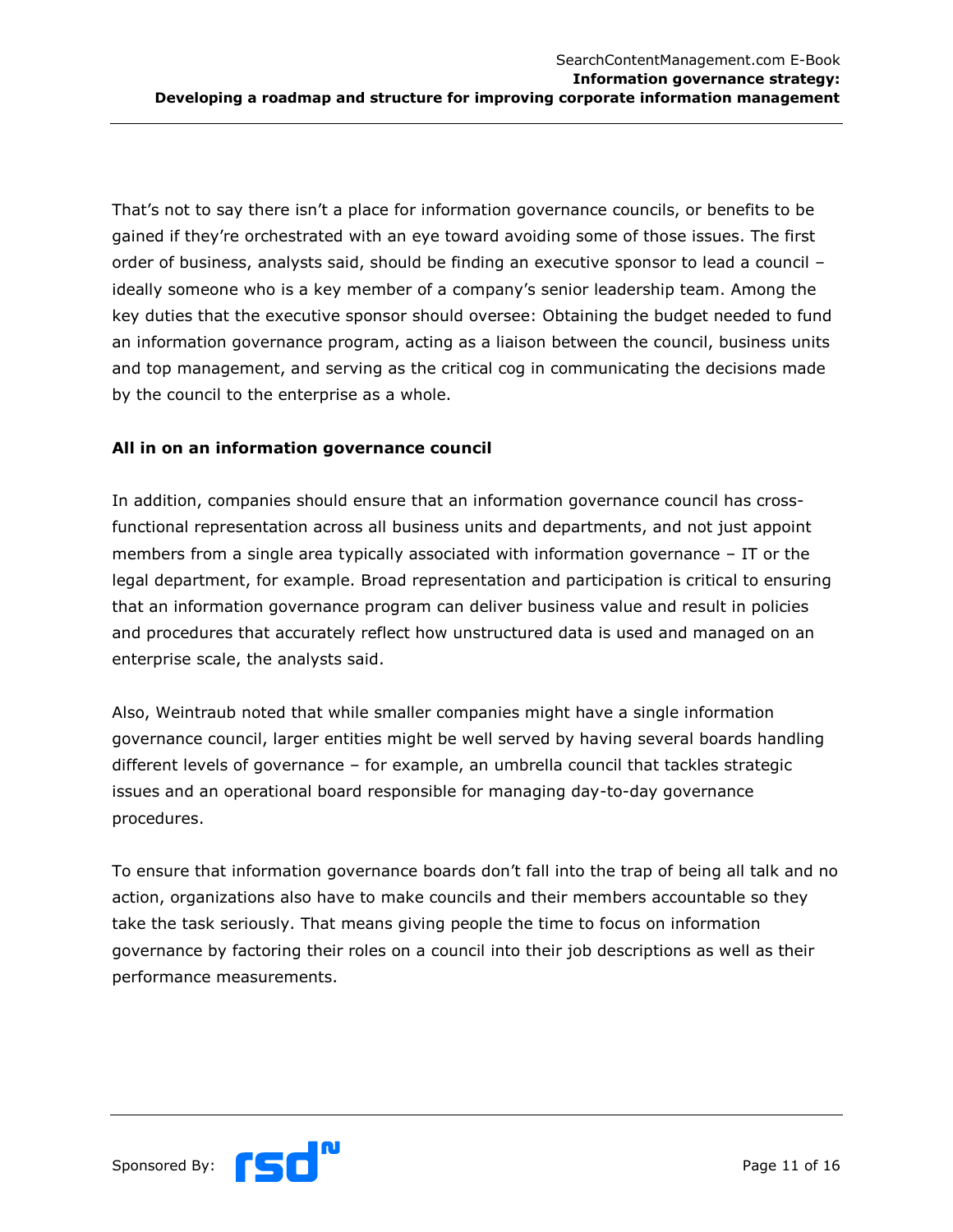Developing performance metrics on information governance is critical to moving council members beyond lip service to active participation, said Ted Friedman, an information management analyst at Gartner Inc. "These roles have to have some accountability associated with them," he said, adding that council members can be measured "on things like data quality or degrees of completeness."

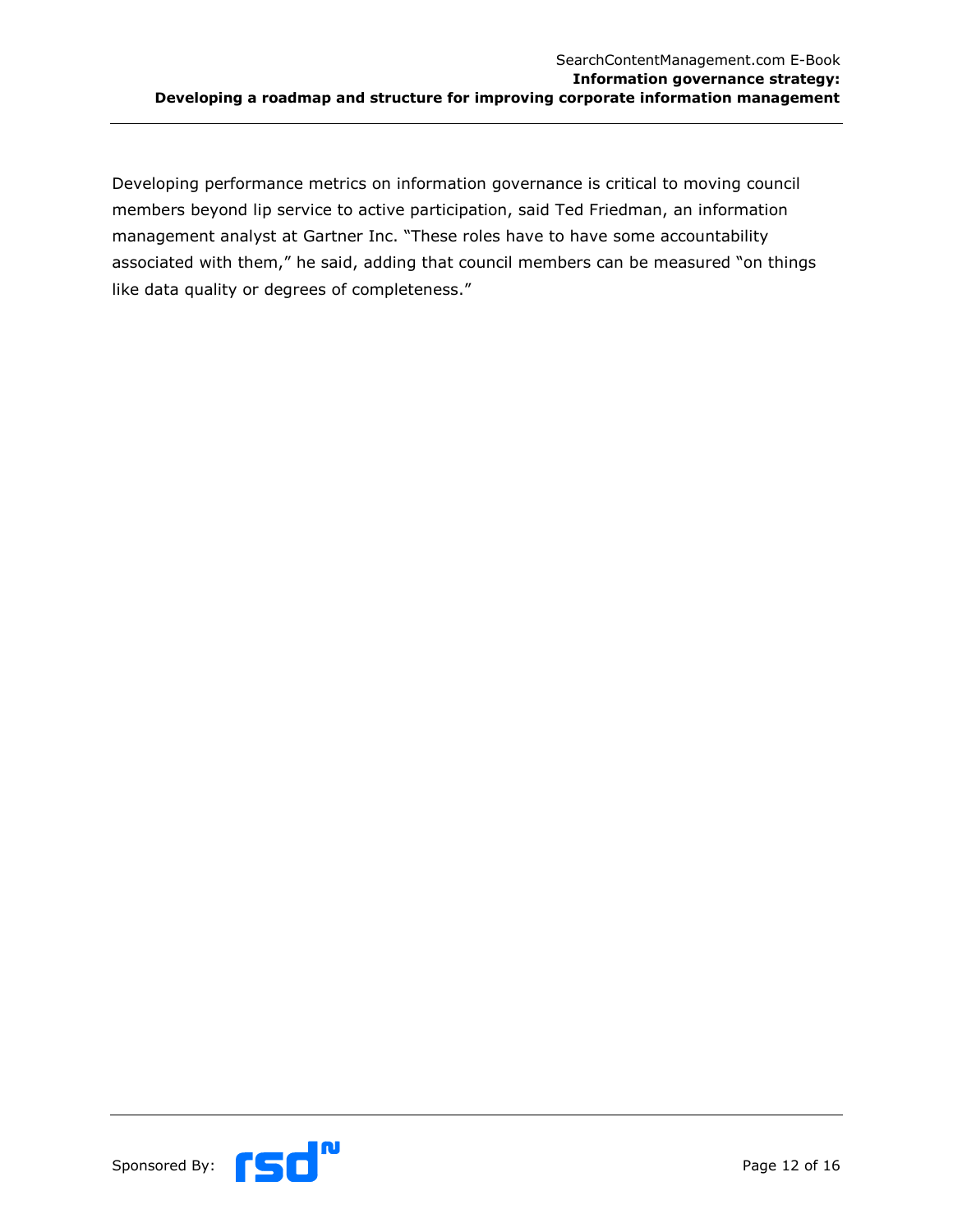#### <span id="page-12-0"></span>**Information governance's next frontier: social media data**

By Beth Stackpole, SearchContentManagement.com Contributor

Just as many organizations are trying to get their arms around new strategies and business processes for governing unstructured data, the so-called social Web is flooding them with a torrent of new types of information, making an already difficult discipline all the more complex.

In addition to unstructured content such as email, spreadsheets and documents, companies are now facing an onslaught of social media data, generated both internally and externally: for example, Twitter streams and blog, wiki and Facebook posts. While social media technologies have the potential to foster collaboration and promote sharing well beyond the borders of a traditional enterprise, they also can transcend traditional information controls, making it far more difficult to manage and govern their use.

Perhaps even more vexing to businesses, according to analysts, is the fact that these new data types open the door for potential leaks of sensitive or potentially damaging information, increasing risks in areas such as regulatory compliance, potential litigation and loss of intellectual property (IP).

"Most companies are still struggling to achieve data governance on mainstream data," said David Bowman, an information management architect and independent consultant specializing in data governance. "When you expand into these kinds of unstructured areas, there aren't a lot of best practices out there, and in fact, you are in uncharted waters."

Bowman and other consultants said while companies appear to be well aware of the potential risks surrounding social media, few are anywhere near ready to factor these new information sources into formal information governance programs. Part of what"s holding them back is not having well-established policies for managing the information resulting from the use of social networks by employees. A complicating factor is the idea that placing limits around social media usage runs counterintuitive to the premise of the social Web being an open and collaborative forum.

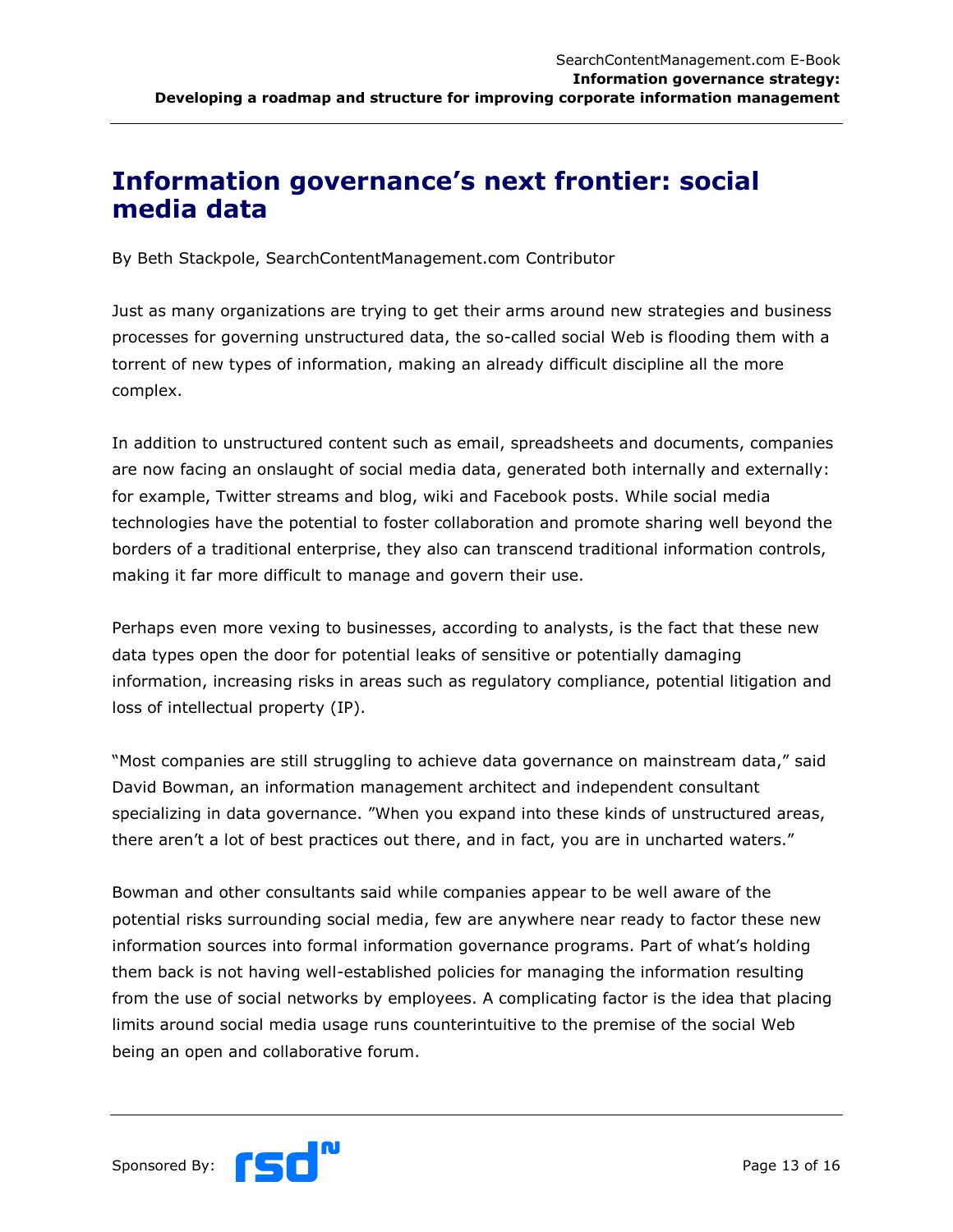"The inherent value in Web 2.0 technology is dependent on a certain lack of restriction in its use, allowing people to freely and openly share information on a network," said Barclay Blair, president and founder of ViaLumina Group, a consulting and professional services firm that focuses on information governance. "If you tighten things down and create unreasonable policies, why have the technology in the first place?"

Nevertheless, Blair acknowledges that if companies are leveraging social media platforms as part of their business operations, they must treat the resulting content they would any other information asset. "If you turn a blind eye to non-enterprise technology, you will be held liable for what happens in those environments," he said. "It only makes sense to mitigate that risk."

#### **Information governance and social media data: a balancing act**

So, how can organizations avoid the potential risks and follow sound information governance practices without creating onerous restrictions on the use of social networks by business workers? First and foremost, analysts recommend putting together formal communication and training programs that educate users on how and why their social media activities don"t just reflect on them personally but also have wider ramifications for the business. In the same vein, companies should provide guidelines, perhaps in the form of amended computer usage policies, on what constitutes acceptable and non-acceptable behavior.

At the end of the day, the analysts said, companies should take their cues from the internal business case for using social networks to determine how far to push information governance oversight – as opposed to just doing governance for its own sake. For example, some cases of social media usage might not be central to business operations and could just add unnecessary tasks to an information governance program.

"Why bother managing a tweet stream if it"s not going to affect business outcomes," noted Anne Lapkin, a vice president of research at Gartner Inc. "You have to put information into a business context, and social media data should be no more or no less than anything else."

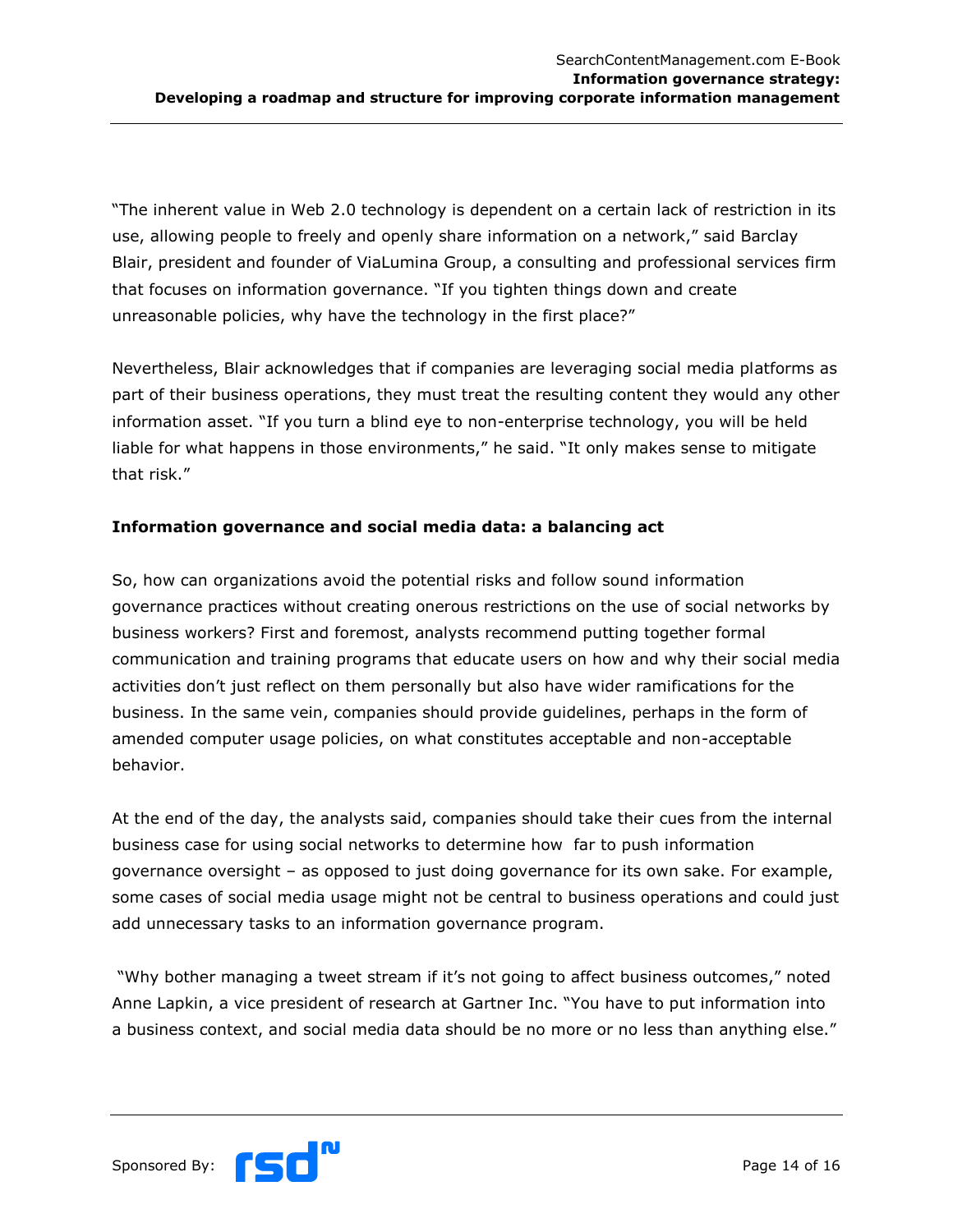But there's no avoiding the need for governing information from social networks that is material to the business. Lapkin and other analysts said such data must be included in the large melting pot of unstructured information that with proper governance can deliver business value to an organization – and not get it into trouble.

*Beth Stackpole is a freelance writer who has been covering the intersection of technology and business for 25-plus years for a variety of trade and business publications and websites.*